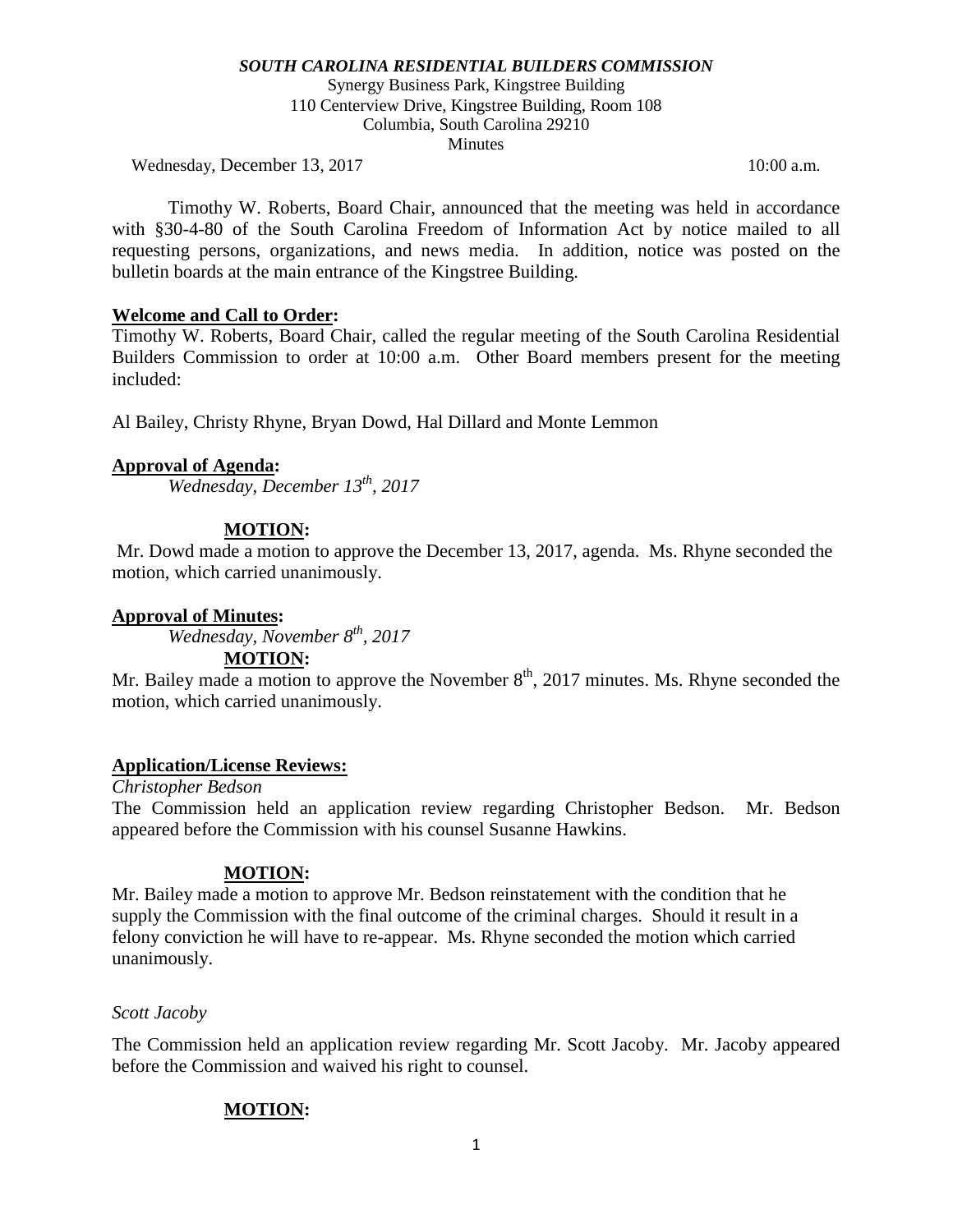Synergy Business Park, Kingstree Building 110 Centerview Drive, Kingstree Building, Room 108 Columbia, South Carolina 29210

**Minutes** 

Wednesday, December 13, 2017 10:00 a.m.

Mr. Dillard made a motion to all Mr. Jacoby to sit for the exam. Mr. Bailey seconded the motion which carried unanimously.

#### *Jeffrey Reed*

Mr. Jeffrey Reed did not appear before the Commission

## **MOTION:**

No motions were made.

#### *Dmitry Pipenko*

The Commission held an application review regarding Mr. Dmitry Pipenko. Mr. Pipenko appeared before the Commission and waived his right to counsel.

#### **MOTION:**

Mr. Dillard made a motion to enter into executive session for legal advice. Ms. Rhyne seconded the motion which carried unanimously.

#### **MOTION:**

Mr. Bailey made a motion to exit executive session after receiving legal advice. Ms. Rhyne seconded the motion which carried unanimously

#### **MOTION:**

Mr. Bailey made a motion to allow Mr. Pipenko to sit for the exam. Mr. Dillard seconded the motion which carried unanimously.

#### *Matthew Baker*

The Commission held an application review regarding Mr. Matthew Baker. Mr. Baker appeared before the Commission and waived his right to counsel.

#### **MOTION:**

Mr. Dowd made a motion to allow Mr. Baker to sit for the exam. Ms. Rhyne seconded the motion which carried unanimously.

#### *Billy Bass*

The Commission held an application review regarding Mr. Billy Bass. Mr. Bass appeared before the Commission and waived his right to counsel.

## **MOTION:**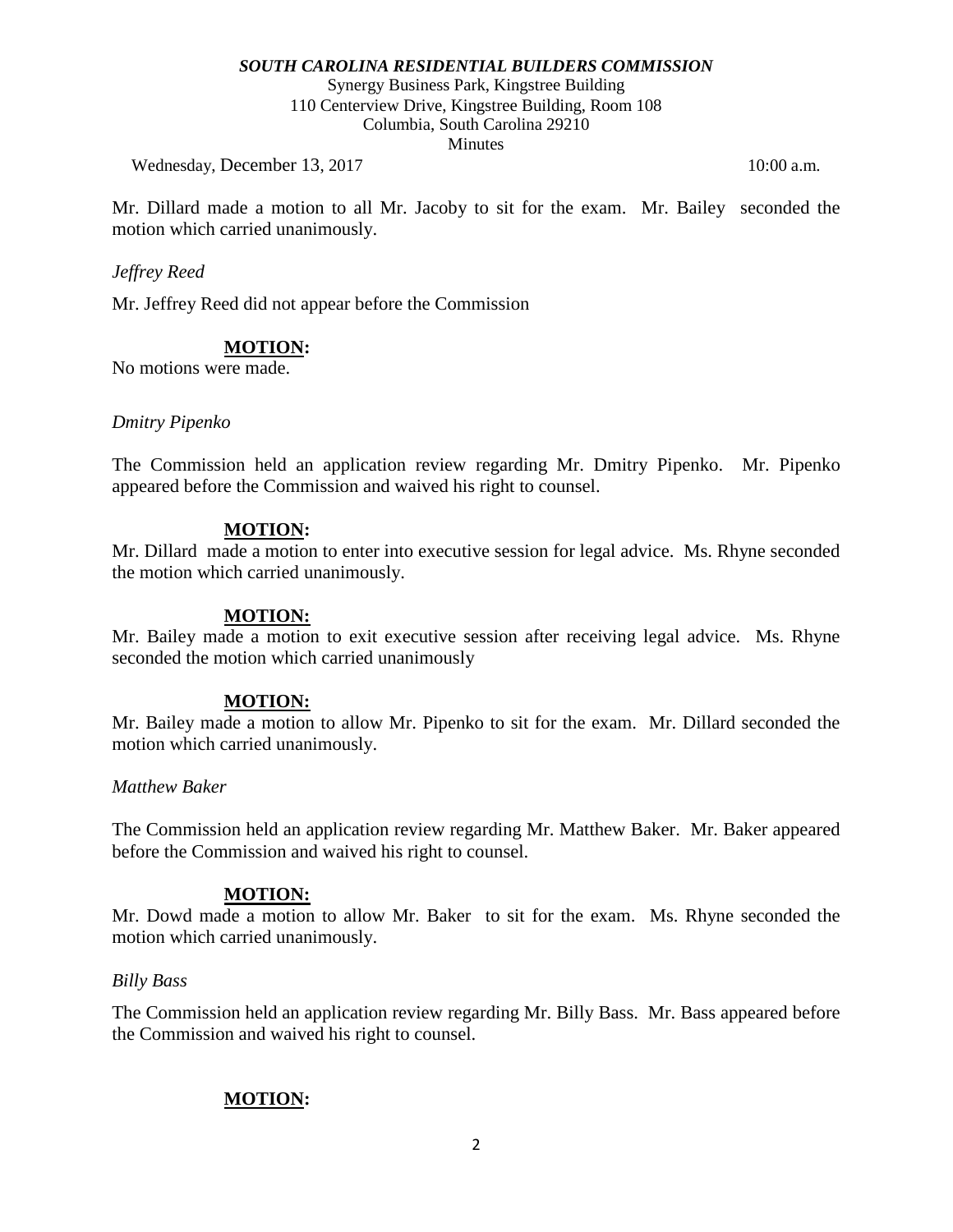Synergy Business Park, Kingstree Building 110 Centerview Drive, Kingstree Building, Room 108 Columbia, South Carolina 29210 **Minutes** 

Wednesday, December 13, 2017 10:00 a.m.

Mr. Lemmon made a motion to allow Mr. Bass to sit for the exam. Mr. Bailey seconded the motion, which carried unanimously.

#### *Ames Hamilton*

The Commission held an application review regarding Mr. Ames Hamilton. Mr. Hamilton appeared before the Commission and waived his right to counsel. Mr. Hamilton presented a witness, Mr. George Ishak, Department Head with Greenville Technical College.

## **MOTION:**

Ms. Rhyne made a motion to allow Mr. Hamilton to sit for the exam. Mr. Lemmon seconded the motion which did not carry unanimously. Mr. Dowd opposed.

#### *Vladislav Arsenenko*

The Commission held an application review regarding Mr. Arsenenko. Mr. Arsnenko appeared before the Commission and waived his right to counsel. He presented a witness, Mr. George Ishak, Department Head with Greenville Technical College.

## **MOTION:**

Mr. Dillard made a motion to enter into executive session to receive legal advice. Mr. Dowd seconded the motion which carried unanimously.

## **MOTION:**

Mr. Bailey made a motion to exit out of executive session after receiving legal advice. Ms. Rhyne seconded the motion which carried unanimously.

## **MOTION:**

Mr. Bailey made a motion to deny Mr. Arsenenko's application for lack of experience. Mr. Dillard seconded the motion, which carried unanimously.

#### *Vladimir Napechnik*

The Commission held an application review regarding Mr. Vladimir Napechnik. Mr. Napechnik appeared before the Commission and waived his right to counsel. He presented a witness, Mr. George Ishak, Department Head with Greenvill Technical College.

## **MOTION:**

Mr. Bailey made a motion to deny to Mr. Napechnik's application for lack of experience. Mr. Dowd seconded the motion which carried unanimously.

*Timothy Giles*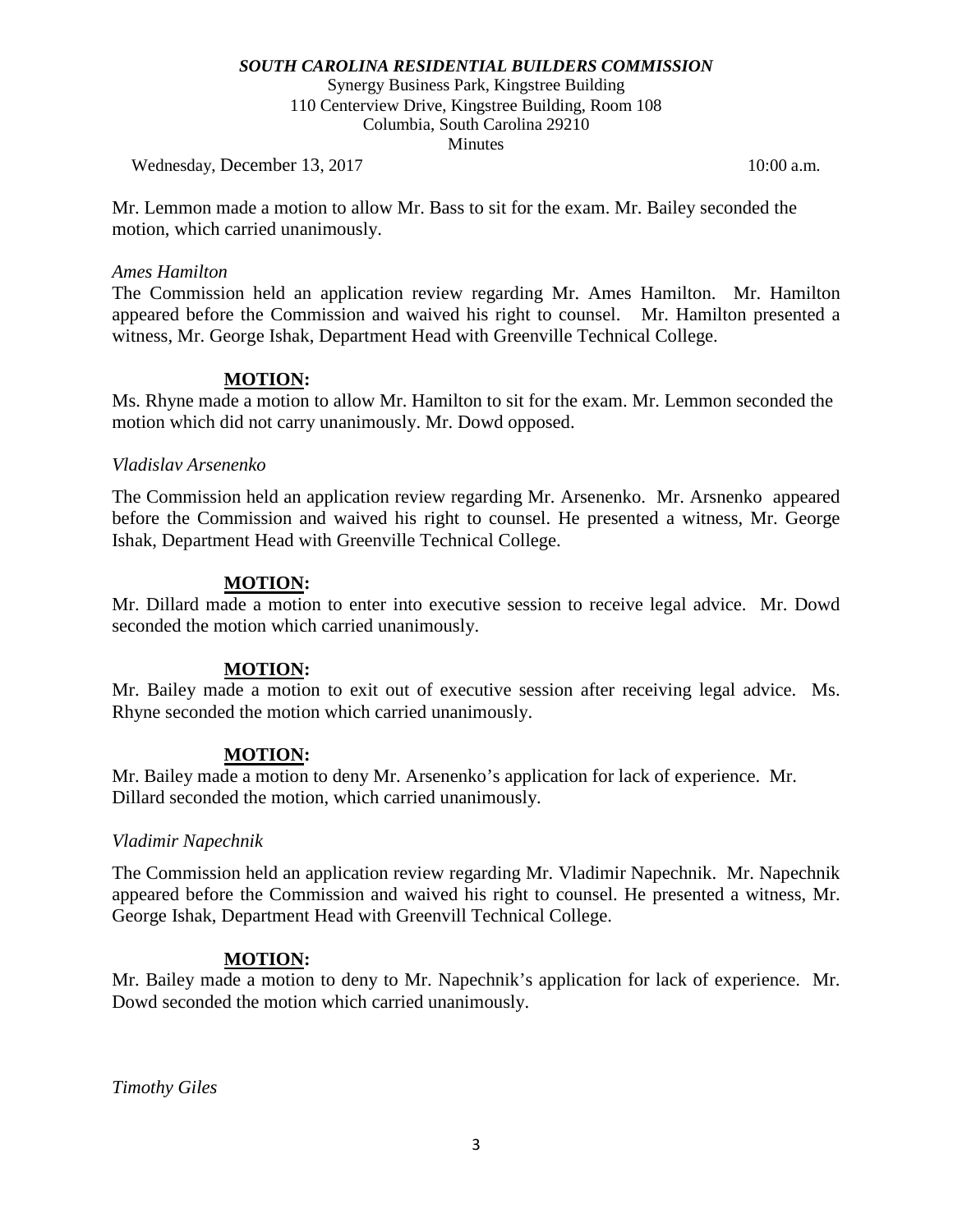Synergy Business Park, Kingstree Building 110 Centerview Drive, Kingstree Building, Room 108 Columbia, South Carolina 29210 **Minutes** 

Wednesday, December 13, 2017 10:00 a.m.

The Commission held an application review regarding Mr. Timothy Giles. Mr. Giles appeared before the Commission and waived his right to counsel.

#### **MOTION:**

Mr. Dowd made a motion to allow Mr. Giles to sit for the exam. Ms. Rhyne seconded the motion, which carried unanimously.

#### *David Yates*

Mr. David Yates did not appear before the Commission.

## **MOTION:**

No motions were made.

#### Mark Burkholder

The Commission held an application review regarding Mr. Mark Burkholder. Mr. Burkholder appeared before the Commission and waived his right to counsel.

#### **MOTION:**

Ms. Rhyne made a motion to allow Mr. Burkholder to sit for the exam. Mr. Bailey seconded the motion, which carried unanimously.

#### *Walter Wyatt*

The Commission held an application review regarding Mr. Walter Wyatt. Mr.Wyatt appeared before the Commission and waived his right to counsel.

## **MOTION:**

Mr. Lemmon made a motion to allow Mr. Wyatt to sit for the exam. Mr. Dowd seconded the motion, which did not carry unanimously. Mr. Bailey opposed.

## *Craig Lattuga*

The Commission held an application review regarding Mr. Craig Lattuga. Mr. Lattuga appeared before the Commission and waived his right to counsel.

## **MOTION:**

Mr. Dillard made a motion to allow Mr. Lattuga to sit for the exam. Ms. Rhyne seconded the motion, which carried unanimously.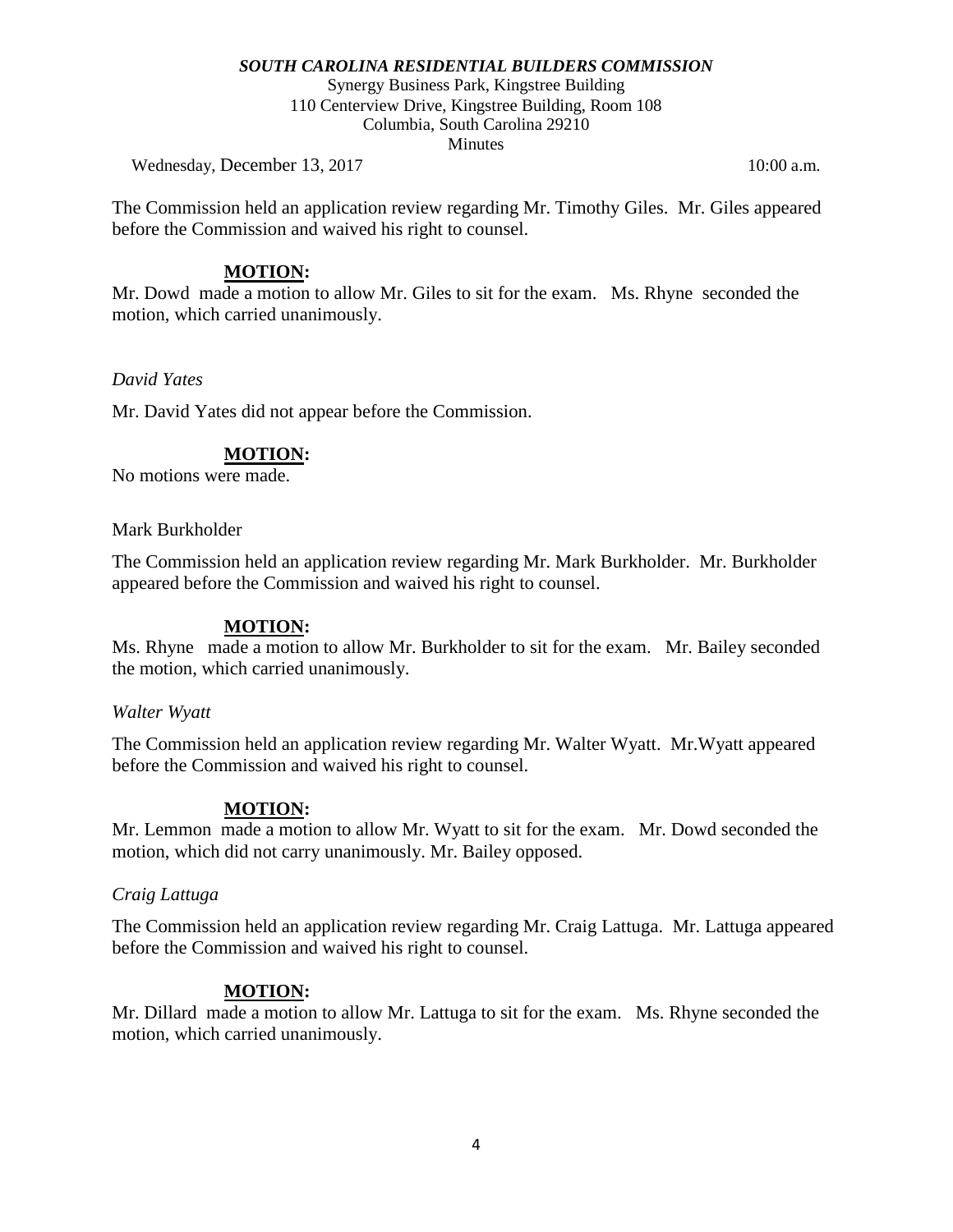Synergy Business Park, Kingstree Building 110 Centerview Drive, Kingstree Building, Room 108 Columbia, South Carolina 29210 **Minutes** 

Wednesday, December 13, 2017 10:00 a.m.

## *Zachary Pierce*

The Commission held an application review regarding Mr. Zachary Pierce. Mr. Pierce appeared before the Commission and waived his right to counsel.

## **MOTION:**

Mr. Bailey made a motion to allow Mr. Pierce to sit for the exam. Mr. Dillard seconded the motion, which carried unanimously.

## *Nathan Capeder*

The Commission held an application review regarding Mr. Nathan Capeder. Mr. Capeder appeared before the Commission and waived his right to counsel.

## **MOTION:**

Ms. Rhyne made a motion to allow Mr. Capeder to sit for the exam. Mr. Dillard seconded the motion, which carried unanimously.

## *Willie Nelems*

The Commission held an application review regarding Mr. Willie Nelems. Mr. Nelems appeared before the Commission and waived his right to counsel.

## **MOTION:**

Ms. Rhyne made a motion to allow Mr. Nelems to sit for the exam. Mr. Bailey seconded the motion, which carried unanimously.

## *Don Buckman*

The Commission held an application review regarding Mr. Don Buckman. Mr.Buckman appeared before the Commission and waived his right to counsel.

## **MOTION:**

Mr. Bailey made a motion to allow Mr. Buckman to sit for the exam. Mr. Dillard seconded the motion, which carried unanimously.

## *Bradley Stuart*

The Commission held an application review regarding Mr. Bradley Stuart. Mr. Stuart appeared before the Commission and waived his right to counsel.

# **MOTION:**

Mr. Dillard made a motion to allow Mr. Stuart to sit for the exam. Mr. Dowd seconded the motion, which carried unanimously.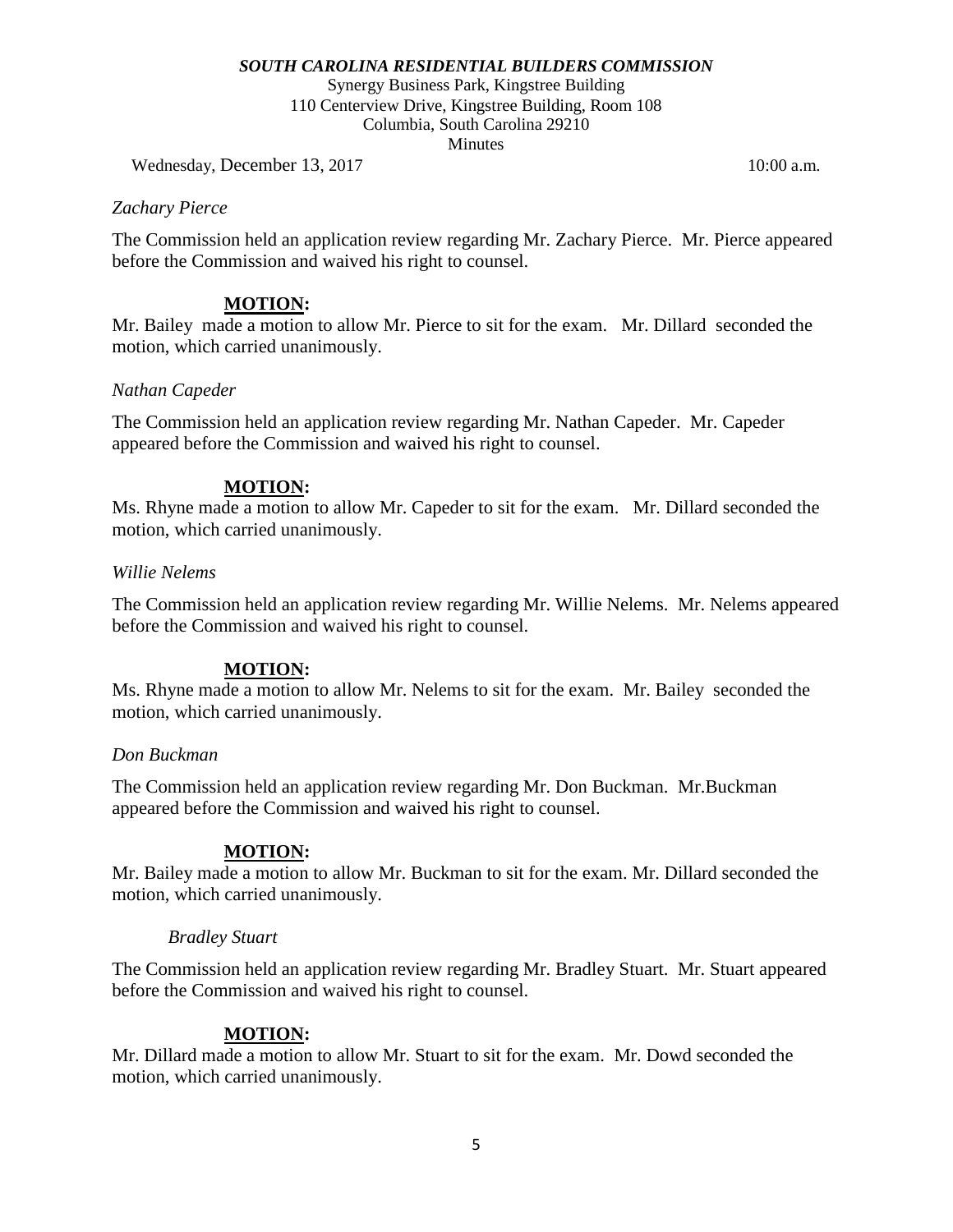Synergy Business Park, Kingstree Building 110 Centerview Drive, Kingstree Building, Room 108 Columbia, South Carolina 29210 **Minutes** 

Wednesday, December 13, 2017 10:00 a.m.

#### *Emanuel Dow*

The Commission held an application review regarding Mr. Emanuel Dow. Mr. Dow appeared before the Commission and waived his right to counsel.

## **MOTION:**

Mr. Bailey made a motion to approve Mr. Dow's specialty Registration. Mr. Lemmon seconded the motion, which carried unanimously.

## *Thomas Nowland Jr*

The Commission held an application review regarding Mr. Thomas Nowland Jr. Mr. Nowland appeared before the Commission and waived his right to counsel.

## **MOTION:**

Mr. Bailey made a motion to approve Mr. Nowland for his specialty registration. Mr. Dowd seconded the motion, which did not carry unanimously. Mr. Dillard opposed.

## Garrett Williams

The Commission held an application review regarding Mr. Garrett Williams. Mr. Williams appeared before the Commission and waived his right to counsel.

# **MOTION:**

Ms. Rhyne made a motion to approve Mr. William's specialty registration. Mr. Bailey seconded the motion, which carried unanimously.

## *Casey Huffman*

The Commission held an application review regarding Mr. Casey Huffman. Mr. Huffman appeared before the Commission and waived his right to counsel. Mr. Huffman presented a witness, Kerrie Morrison.

# **MOTION:**

Mr. Lemmon made a motion to approve Mr. Huffman's specialty registration. Mr. Dowd seconded the motion, which carried unanimously.

## *Jermaine Venning*

The Commission held an application review regarding Mr. Jermaine Venning. Mr. Venning appeared before the Commission and waived his right to counsel.

# **MOTION:**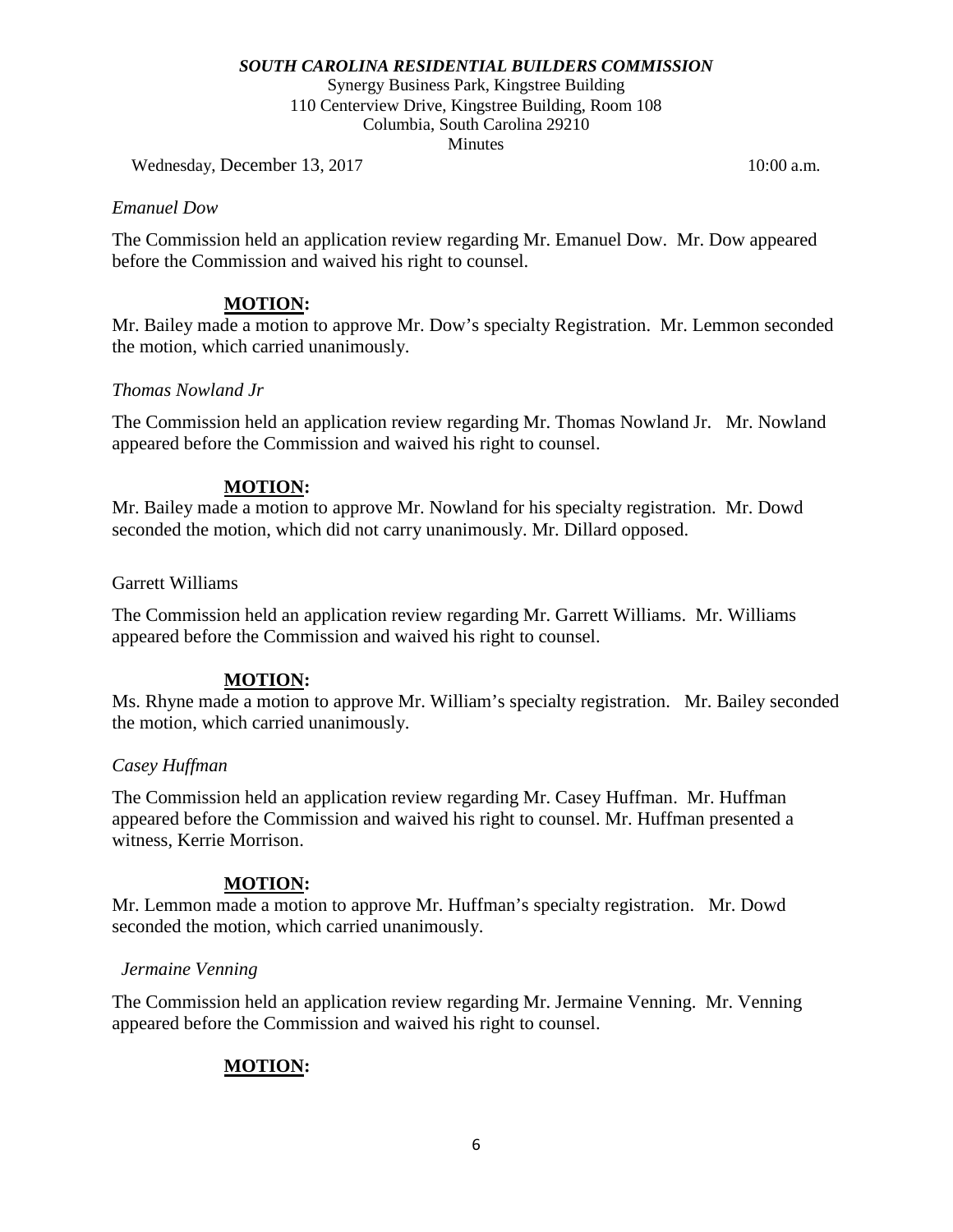Synergy Business Park, Kingstree Building 110 Centerview Drive, Kingstree Building, Room 108 Columbia, South Carolina 29210 **Minutes** 

Wednesday, December 13, 2017 10:00 a.m.

Mr. Dowd made a motion to approve Mr. Venning's specialty registration with the condition that he remains in good standing with his probation and he submit a new sled report at next renewal. Ms. Rhyne seconded the motion, which carried unanimously.

#### *Earnest Pope*

The Commission held an application review regarding Mr. Earnest Pope. Mr. Pope appeared before the Commission and waived his right to counsel.

## **MOTION:**

Mr. Bailey made a motion to allow Mr. Pope to sit for the exam. Mr. Dowd seconded the motion, which carried unanimously.

## *Lester Young Jr*

The Commission held an application review regarding Mr. Lester Young Jr. Mr. Young appeared before the Commission and waived his right to counsel.

## **MOTION:**

Mr. Bailey made a motion to allow Mr. Young to sit for the exam with the condition that he complies with his probation. Mr. Dowd seconded the motion, which carried unanimously.

#### *Alan Berry*

The Commission held an application review regarding Mr. Alan Berry. Mr. Berry appeared before the Commission and waived his right to counsel.

## **MOTION:**

Mr. Bailey made a motion to approve Mr. Berry's specialty registration. Mr. Lemmon seconded the motion, which carried unanimously.

## **Hearing Officer Recommendation – Final Order Hearings**:

*Johnny Hall (Case No.: 2017-154)*

 Mr. Daniel Gourley, Esq. represented the State and requested the Board uphold the Hearing Officer's Recommendation(s).

## **MOTION:**

Mr. Dowd made a motion to accept the Hearing Officer's recommendation(s). Ms. Rhyne seconded the motion, which carried unanimously.

*Christopher Bishop (Case No. 2017-53)*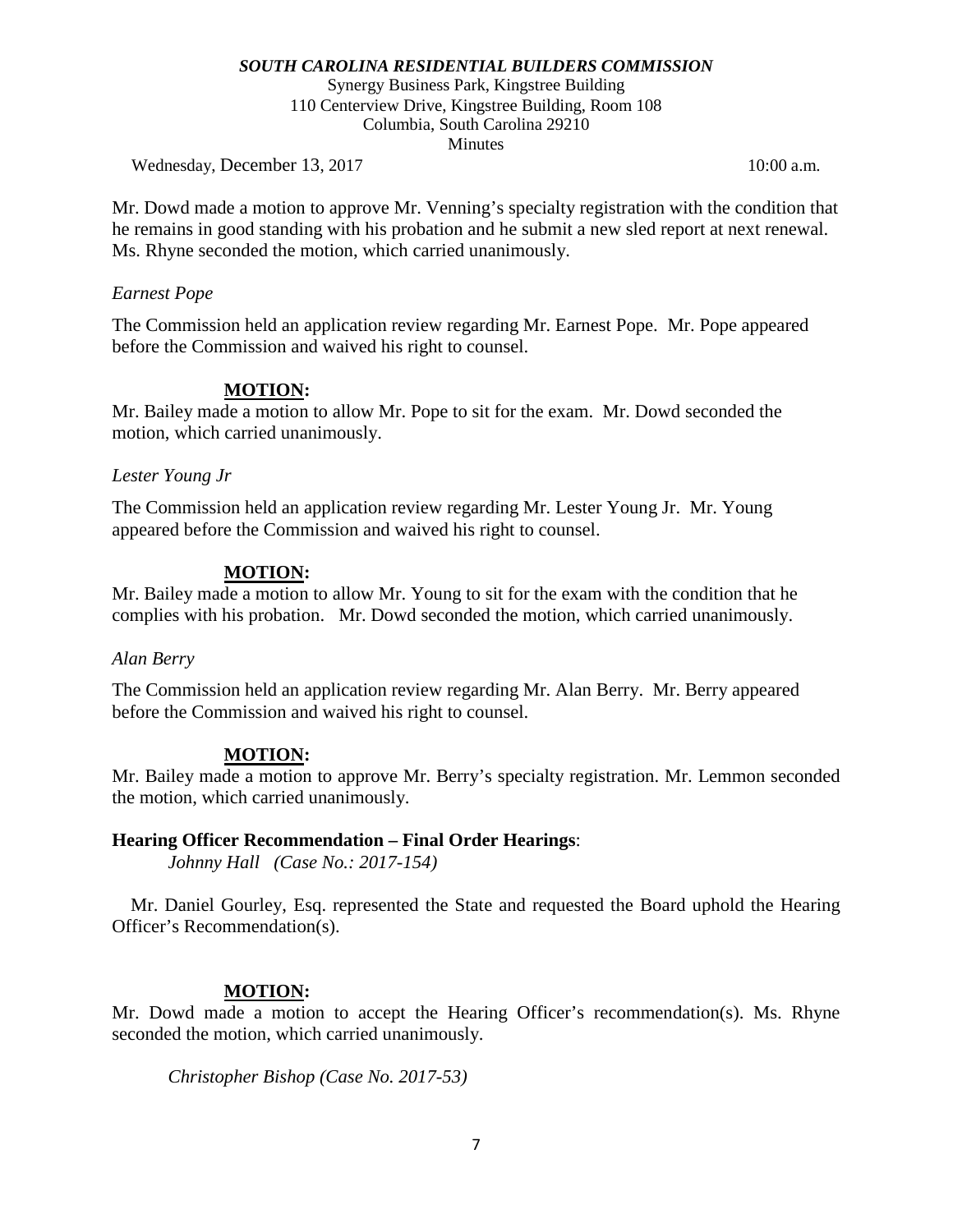Synergy Business Park, Kingstree Building 110 Centerview Drive, Kingstree Building, Room 108 Columbia, South Carolina 29210

**Minutes** 

Wednesday, December 13, 2017 10:00 a.m.

 Mr. Daniel Gourley, Esq. represented the State and requested the Board uphold the Hearing Officer's Recommendation(s).

#### **MOTION:**

Mr. Bailey made a motion to accept the Hearing Officer's recommendation(s). Ms. Rhyne seconded the motion, which carried unanimously.

#### *Jason Votra (Case# 2015-63)*

 Mr. Kyle Tennis , Esq. represented the State and requested the Board uphold the Hearing Officer's Recommendation(s). Mr. Tim Roberts served as the hearing officer and recused himself.

#### **MOTION:**

Mr. Dowd made a motion to accept the Hearing Officer's recommendation(s). Ms. Rhyne seconded the motion, which carried unanimously.

#### **Request to Rescind Citation for Case no 2017-54**

Mr. Kyle Tennis, Esq. requested that the citation be rescinded.

#### **MOTION:**

Mr. Bailey made a motion to rescind the citation for case no 2017-54. Ms. Rhyne seconded the motion, which carried unanimously.

## **MASC request to accept the MASC Residential HVAC**

Ms. Hope Kumar with Municipal Association of South Carolina requested the Commission accept the MASC Master Residential HVAC exam. Ms. Kumar will be getting further information to bring back before the commission.

#### **Recoupment of Investigation and prosecution costs pursuant to S.C. Code Ann. §40-59-170**

The Commission discussed the recoupment of cost for the investigations and prosecution of disciplinary cases. The Commission requested further documentation for review at a future meeting.

## **MOTION:**

Mr. Dowd made a motion to move this item to a future meeting. Ms. Rhyne seconded the motion, which carried unanimously.

## **Administrator's Remarks for Information:**

*No remarks at this time*

## **Office of Investigations and Enforcement (OIE Report)**

*Todd Bond*

**OIE Status Report** – Mr. Bond reported, 809 cases were received with 198 active investigations, with 787 cases closed as for November 8, 2017.